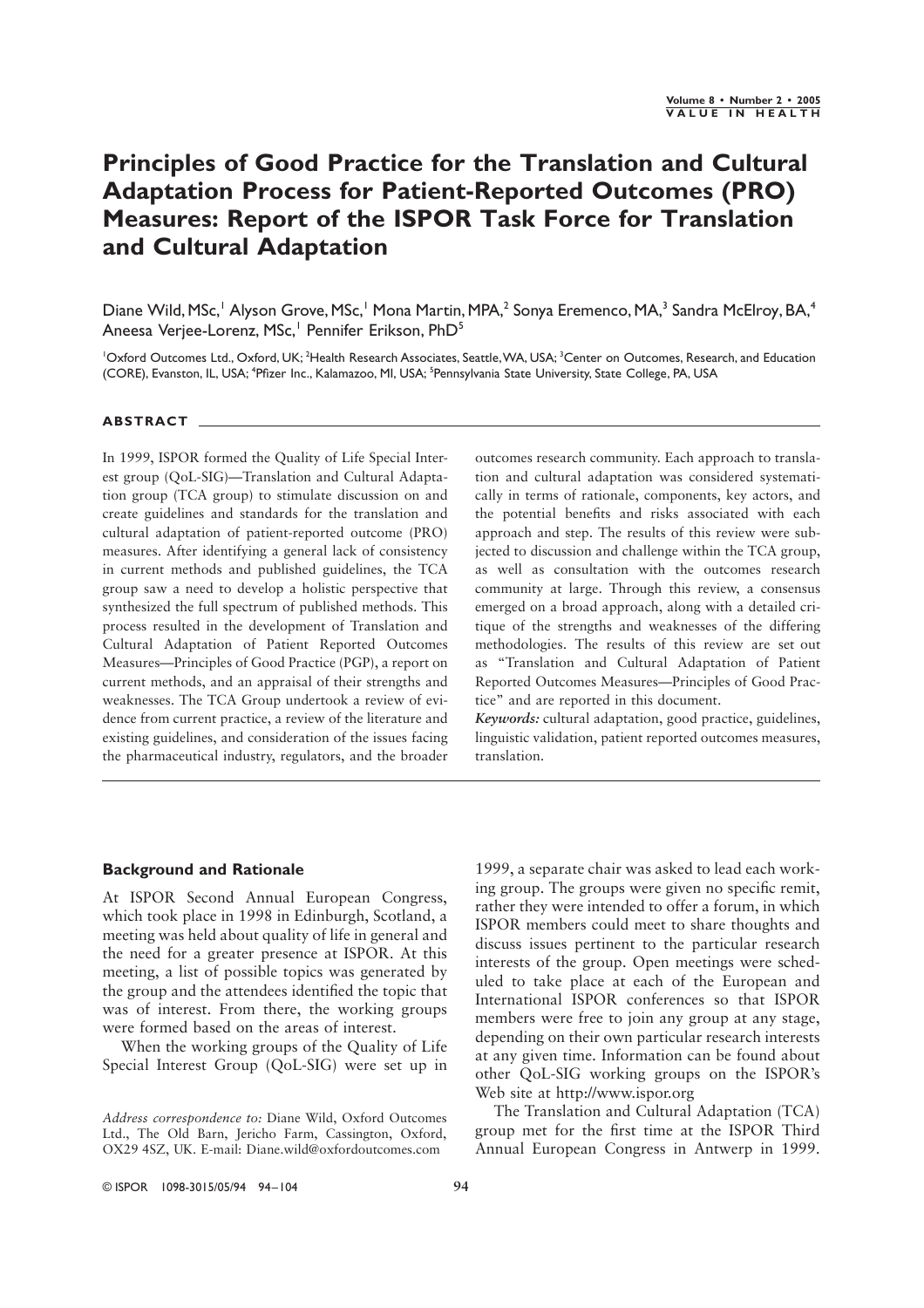The Congress was attended by representatives of the pharmaceutical industry, academia, and contract research organizations (CROs); all participants were either interested or involved in the translation and cultural adaptation of patientreported outcomes (PRO) measures for use in clinical trials or other forms of outcomes research. Some members had no prior knowledge of the translation process and had come expecting to have their questions answered during the meeting, while other members, with first-hand experience of managing translations, had come expecting to discuss some of the difficult issues they faced as practitioners. Discussions at this meeting demonstrated that there were no definitive answers to many methodological questions and confirmed that differing methodologies were being employed in current practice.

The TCA group concluded that better definitions were required for the following reasons:

- 1. In practice differing methodologies are employed by consulting groups to perform similar tasks, making consistency and comparison difficult to achieve.
- 2. Different terminology is used to refer to the same aspects of the translation process, making it harder to achieve clarity.
- 3. Instrument developers have sometimes developed their own translation guidelines for use with a specific instrument that may be inconsistent and/or out of date compared to current research requirements.
- 4. Poorly translated instruments threaten the validity of research data and the safe aggregation of global data sets. There is no practical means to assess the validity and conceptual equivalence of new or existing translations except by post hoc psychometric validation. Quality assurance is therefore heavily dependent on the methodology used.

TCA group discussions at subsequent ISPOR meetings focused on the evaluation of existing translation guidelines, their current relevance to outcomes research, and possible forms that any new guidelines might take. After it became apparent that the open nature of those meetings was causing little progress to be made, it was decided in May 2001 to form a core group of regular meeting attendees in order to complete a draft of a new guidance document. The remaining group of interested members could then act as a reference group to review and comment on the new guidance as it progressed. This core group began work in June 2001.

The main problems initially identified by the TCA group were:

- 1. Lack of consistency in terminology. For example, the terms "pilot testing" and "cognitive debriefing" are both used to describe the testing of a new translation on a small group of five or six patients. In addition, the term "pilot testing" is also used to refer to the testing of an instrument on a larger group of 30–40 patients to gather some initial data.
- 2. Lack of consistency in methodology. While most practitioners agree that the overall aim of translation is to produce a new language version, which is both conceptually equivalent with the original and relevant to the new target culture, the actual methods employed differ. For example, some methods do not include a "back translation" to further refine the translation, while some methods include one or two "back translations." While the literature expresses the preference of individual authors, there is a lack of published research studies that demonstrate the superiority of any one approach.
- 3. The scope of future guidance. In particular should it prescribe language-specific methodology or translation methods for specific types of PRO instruments (e.g., symptom checklists, diaries, and components of case report forms)?
- 4. The extent to which any new guidance should be prescriptive or descriptive, i.e., whether it should describe the way in which the process can be undertaken or should it set out criteria, standards, or requirements that must be met.
- 5. The target audience for the new guidance needs to be defined in order to determine how results should be presented.

The scope of the new guidance document was explored during initial TCA group discussions. It was determined early on that each particular type of "language to language" translation process (e.g., English to German, or French to Russian) should be dealt with separately from "same language adaptations" (e.g., adapting a Spanish for Spain translation for use in Argentina, or English for the United States being adapted for use in South Africa). The TCA group chose to begin by reviewing existing translation guidelines for "language to language" translations, and decided that "same language adaptations" merited their own guidelines.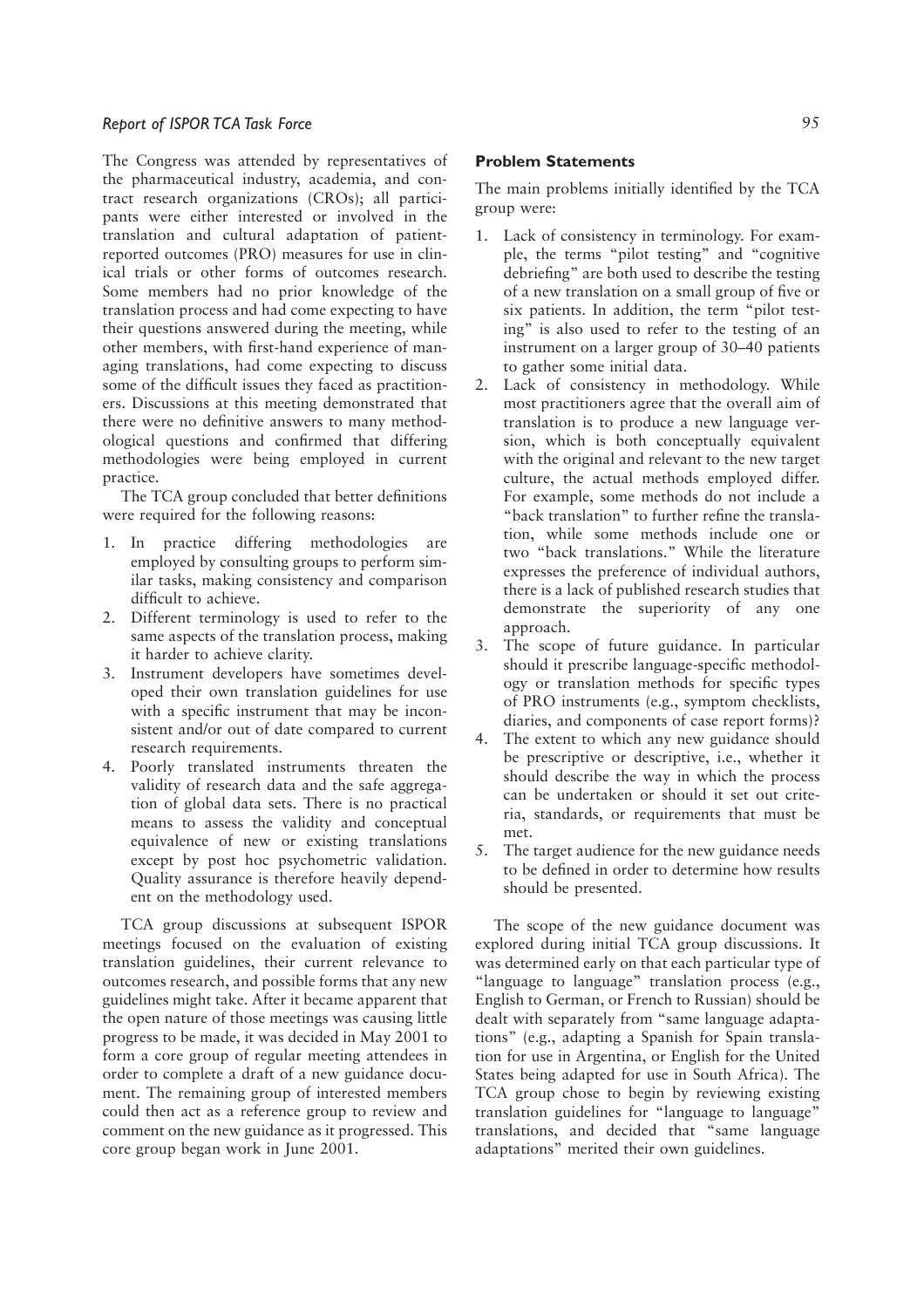In addition, there was discussion about the different methodologies employed for different types of patient-reported outcome measures. It was decided that the discussion around whether some types of PRO measures (e.g., diaries) require a less rigorous approach to fully validate health-related quality of life (HRQoL) measures should wait until after further discussion had taken place.

When discussing the style in which the new guidance document would be written, the working group also considered its target audience. It was decided that it should be produced with the entire ISPOR membership in mind, as it was intended to benefit the interests of outcomes research. It needed to be written in a user-friendly format and from a very practical point of view for all interested parties—whether they be from industry, academia, or contract research. It was agreed that, because of the subjective nature of language and the range of PRO instruments in current use, resulting guidance should not be overly prescriptive. However, if guidance were purely descriptive, readers without experience in the area might be unable to effectively select an appropriate translation method. The TCA group therefore decided that it should aim to publish good practice "guidance" that set basic standards but allowed flexibility. It would provide a description of the process in a step-by-step format that would be clear enough for anyone to follow and understand, without using ill-defined labels or jargon. An additional section was to be provided to inform readers about the risks they would face if they chose to omit any one of the steps in the process.

The final work would therefore not be presented as a set of rigid procedures, but rather set out the principles of good practice in the area of translation and cultural adaptation, making clear both the rationale for including each step and the risks of omission.

#### **Methods**

The TCA working group of ISPOR's QoL-SIG carried out a review of the following 12 major sets of guidelines available for translation and cultural adaptation:

- 1. American Association of Orthopaedic Surgeons (AAOS) [1];
- 2. Association of Test Publishers [2];
- 3. EORTC group [3];
- 4. Euro QoL group [EuroQoL Group, unpublished];
- 5. Evidence: Clinical and Pharmaceutical Research [4];
- 6. FACIT group [5];
- 7. Health Outcomes group (HOG) [6];
- 8. Health Utilities Inc. (HUInc) [7];
- 9. International Quality of Life Assessment (IQOLA) group [8];
- 10. Kidney Disease Quality of Life (KDQOL) [9];
- 11. Medical Outcomes Trust (MOT) [10]; and
- 12. World Health Organization [11].

Each of these was broken down into different steps in the process (e.g., forward translation, reconciliation, back translation, pilot testing), and each member of the working group reviewed the content of published guidelines for each key step. For some steps, there was a great deal of consistency in approach, while for other steps there was considerable disparity. The resultant reviews were evaluated in terms of current practice and research needs and agreement was reached regarding what should be included in the methodological description of each step.

Agreement was also reached on the need for additional information that would provide assistance to outcomes researchers in implementing the suggested methods. These other areas included:

- 1. the rationale for each step;
- 2. a description of the actors to be involved in each step; and
- 3. an outline of the risks associated with not including that step in the process. For clarity and ease of use, the information was to be presented in a tabular format, with a list of clear definitions.

The PGP working paper resulted from this process and was circulated to the TCA QoL-SIG reference group for review. Suggestions for changes or additions were subsequently discussed by the working group and implemented as appropriate. Two further rounds of review and revision were carried out until the working and reference groups agreed on the current document.

The Translation and Cultural Adaptation—Principles of Good Practice are presented over the following pages, beginning with definitions of each step in the process and the actors involved at each step. The framework for describing each step in the translation process is:

- 1. Preparation;
- 2. Forward Translation;
- 3. Reconciliation;
- 4. Back Translation;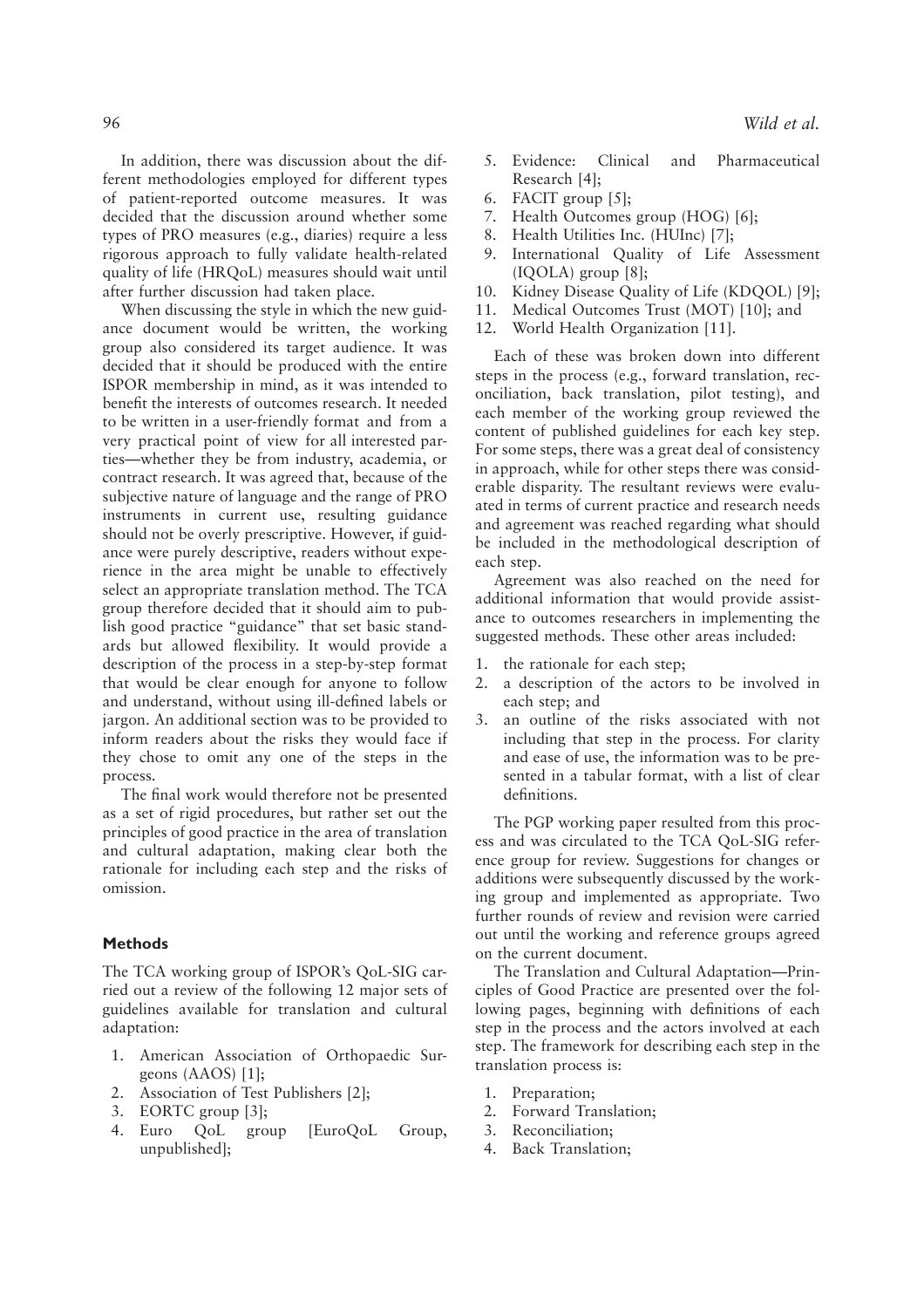- 5. Back Translation Review;
- 6. Harmonization;
- 7. Cognitive Debriefing;
- 8. Review of Cognitive Debriefing Results and Finalization;
- 9. Proofreading; and
- 10. Final Report.

Each step is described in the following ways:

- 1. Step identification;
- 2. Critical components;
- 3. Rationale;
- 4. Who should do this; and
- 5. What are the risks of not doing this?

For each of the 10 steps, a summary of the TCA Group discussions and revisions that lead to the current PGP are also included.

## **ISPOR Principles of Good Practice: The Cross-Cultural Adaptation Process for Patient-Reported Outcomes Measures**

## *Part 1: Definitions*

For clarity, the following explanations are provided for the terms most often used to label each step in the translation process and the key actors involved in each step. They are not deemed to be definitive labels, but an aid to understanding and evaluating the content of each step.

## *Explanation of the labels used to describe each step in the process*

- Preparation—initial work carried out before the translation work begins;
- Forward translation—translation of the original language, also called source, version of the instrument into another language, often called the target language;
- Reconciliation—comparing and merging more than one forward translation into a single forward translation;
- Back translation—translation of the new language version back into the original language;
- Back translation review—comparison of the back-translated versions of the instrument with the original to highlight and investigate discrepancies between the original and the reconciled translation, which is then revised in the process of resolving the issues;
- Harmonization—comparison of back translations of multiple language versions with each other and the original instrument to highlight discrepancies between the original and its deriv-

ative translations, as well as to achieve a consistent approach to translation problems:

- Cognitive debriefing—testing the instrument on a small group of relevant patients or lay people in order to test alternative wording and to check understandability, interpretation, and cultural relevance of the translation;
- Review of cognitive debriefing results and finalization—comparison of the patients' or lay persons' interpretation of the translation with the original version to highlight and amend discrepancies;
- Proofreading—final review of the translation to highlight and correct any typographic, grammatical or other errors;
- Final report—report written at the end of the process documenting the development of each translation.

#### *Description of the key actors involved in the process*

- Client—the person or group of people requiring or commissioning the translation of an instrument;
- Instrument developer—person or group of people who developed the original instrument being translated, and who may be responsible for the management of the instrument;
- Project manager—the person coordinating the translation project, working at a CRO or other similar organization. He or she provides oversight at each stage of the process;
- Key in-country consultant—the main contact person managing the process in the target country. This person is responsible (sometimes) for developing the first forward translation. He or she should be a native speaker of the target language, fluent in the source language, usually English, and should reside in the target country. He or she should come from a medical/health/ psychology/social science background and have experience in translating/managing the translation of PRO measures;
- Forward translators—the people who develop the second and subsequent forward translations. They should be professional translators, native speakers of the target language and fluent in the source language, usually English. It is preferable that forward translators reside in the target country and have experience in the translation of PRO measures;
- Independent translator—a translator who may be used to carry out the reconciliation. He or she should be a native speaker of the target language, be fluent in the source language, and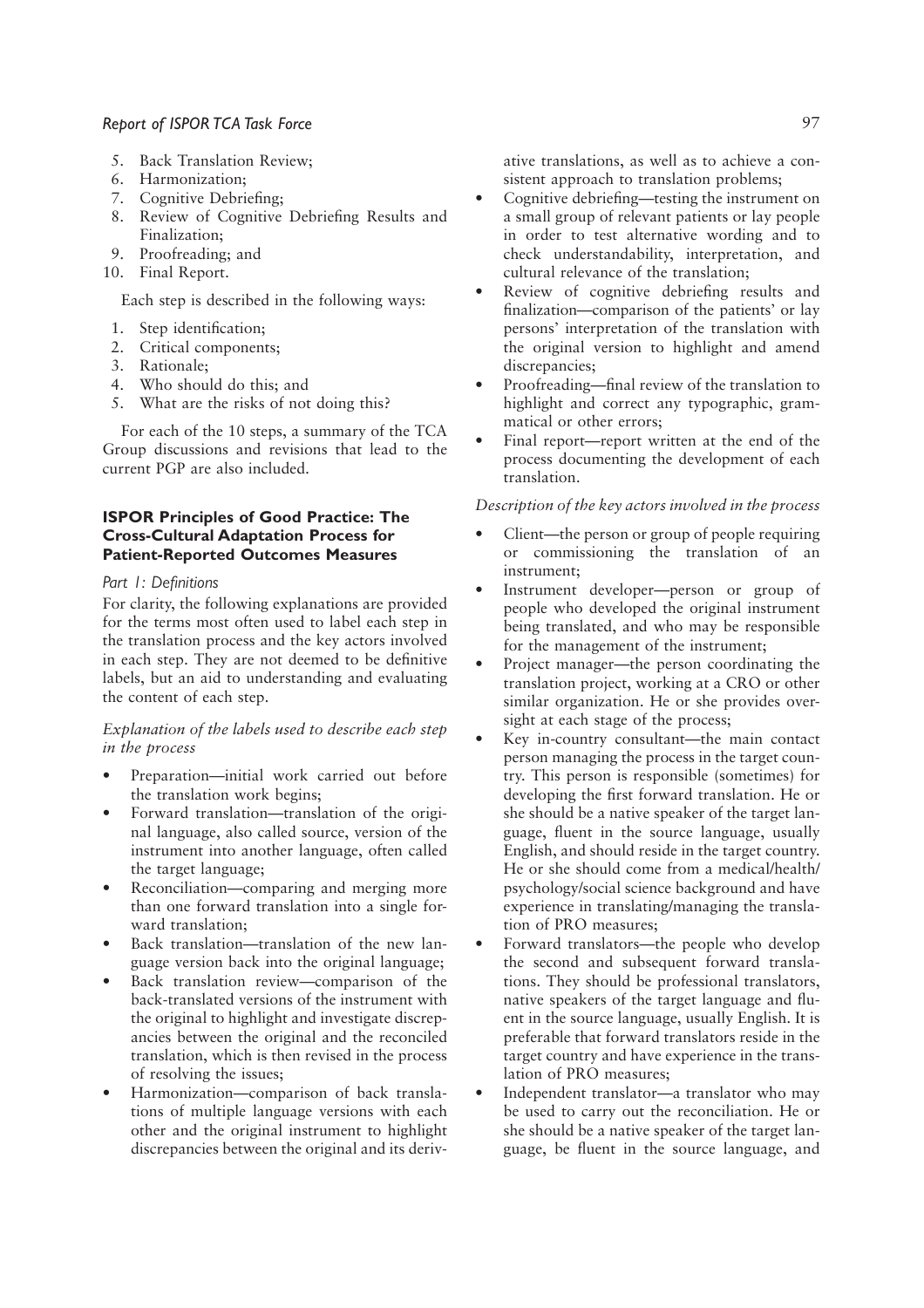reside in the target country, preferably with experience in the translation of PRO measures;

- Back translators—the people who develop the translations from the target language back to the source language. They should be professional translators, native speakers of the language of the source measure, and fluent in the target language. They should have no prior knowledge of the measure, and should not see the source or any other language version before or during back translation;
- In-country consultant—an in-country person who may be used to carry out the cognitive debriefing interviews. He or she should be a native speaker of the target language, be fluent in the source language, and reside in the target country, preferably with experience in qualitative interviewing and/or cognitive interviewing techniques; and
- Proof readers—the people who check the final translation for typographic, grammatical, or other errors. They should be native speakers of the target language.

## *Part 2: The Translation and Cultural Adaptation Process*

*Step 1—preparation.* Although this is usually omitted from translation guidelines, the TCA group recognized that there is a good deal of preparatory work to be done before the translation work can begin. Therefore, a step was included to outline what this preparation work involves.

The TCA group agreed that it is usually the project manager who both develops the explanation of the concepts with the developer if available/interested, and also recruits the key in-country persons. However, there was some discussion regarding who should take responsibility for contacting the developer for permission to use the instrument and to invite them to become involved in the process. In practice, this was sometimes carried out by the client requiring the translations, while at other times the client had often not obtained permission before requesting that the project manager carry out the translations. It was therefore decided that to reflect current practice, and to avoid being too prescriptive, the PGP maintains that initial contact with the developer to obtain permission for translation should be carried out, by either the client or the project manager. In some cases, an independent researcher may wish to undertake the translation of an instrument, and in such cases, the researcher would need to contact the developer for permission before beginning any translation work (Table 1).

*Step 2—forward translation.* There was general agreement in the existing guidelines regarding the need for more than one forward translation. Ensuing discussions centered on the qualifications required for the people carrying out the forward translation. It is clear that culture is a primary determinant of language and that native speakers within a given culture have advantages with language ability that second language speakers do not, and thus it was agreed that all forward translators should be native speakers of the target language with prior experience in the translation of PRO measures. However, there was some disagreement about the need for all forward translators to be resident in the

|  |  |  | <b>Table I</b> Step I-Preparation |
|--|--|--|-----------------------------------|
|--|--|--|-----------------------------------|

| Critical components |                                                     | Rationale |                                                                                                                                                 |    | Who should do this?                                                                                                                                                                                                        | What are the risks of<br>not doing this? |                                                                   |  |
|---------------------|-----------------------------------------------------|-----------|-------------------------------------------------------------------------------------------------------------------------------------------------|----|----------------------------------------------------------------------------------------------------------------------------------------------------------------------------------------------------------------------------|------------------------------------------|-------------------------------------------------------------------|--|
|                     | Obtain permission<br>to use instrument              | Ι.        | To respect copyright                                                                                                                            | Ι. | The client or the project manager<br>contacts the instrument developer to<br>ask for permission to use and<br>translate the instrument                                                                                     |                                          | Being prosecuted for<br>unauthorized use of<br>copyright material |  |
| 2.                  | Invite instrument<br>developer to be<br>involved    |           | 2. If the instrument developer is<br>involved, he/she is often able to<br>clarify any ambiguities, and clarify<br>the concepts behind the items | 2. | The project manager or the client<br>invites the instrument developer to be<br>involved in the translation process.<br>The extent of their involvement is<br>dependent on their own level of<br>interest in the instrument | 2.                                       | Misinterpretation<br>of items or concepts                         |  |
| 3.                  | Develop explanation<br>of concepts in<br>instrument | 3.        | To strengthen the conceptual<br>equivalence of the forward<br>translations, and help to avoid<br>any ambiguities                                | 3. | The project manager works with the<br>instrument developer (where possible)<br>to produce information about the<br>conceptual basis for the items in the<br>measure, for use by the translators in<br>the process          | 3.                                       | Misinterpretation<br>of items or concepts                         |  |
| 4.                  | Recruit key<br>in-country persons<br>to the project | 4.        | To have a key person in the target<br>country to work closely with the<br>project manager for the duration<br>of the translation process        | 4. | The project manager recruits a key<br>in-country person for each target<br>language                                                                                                                                        | 4.                                       | Not applicable                                                    |  |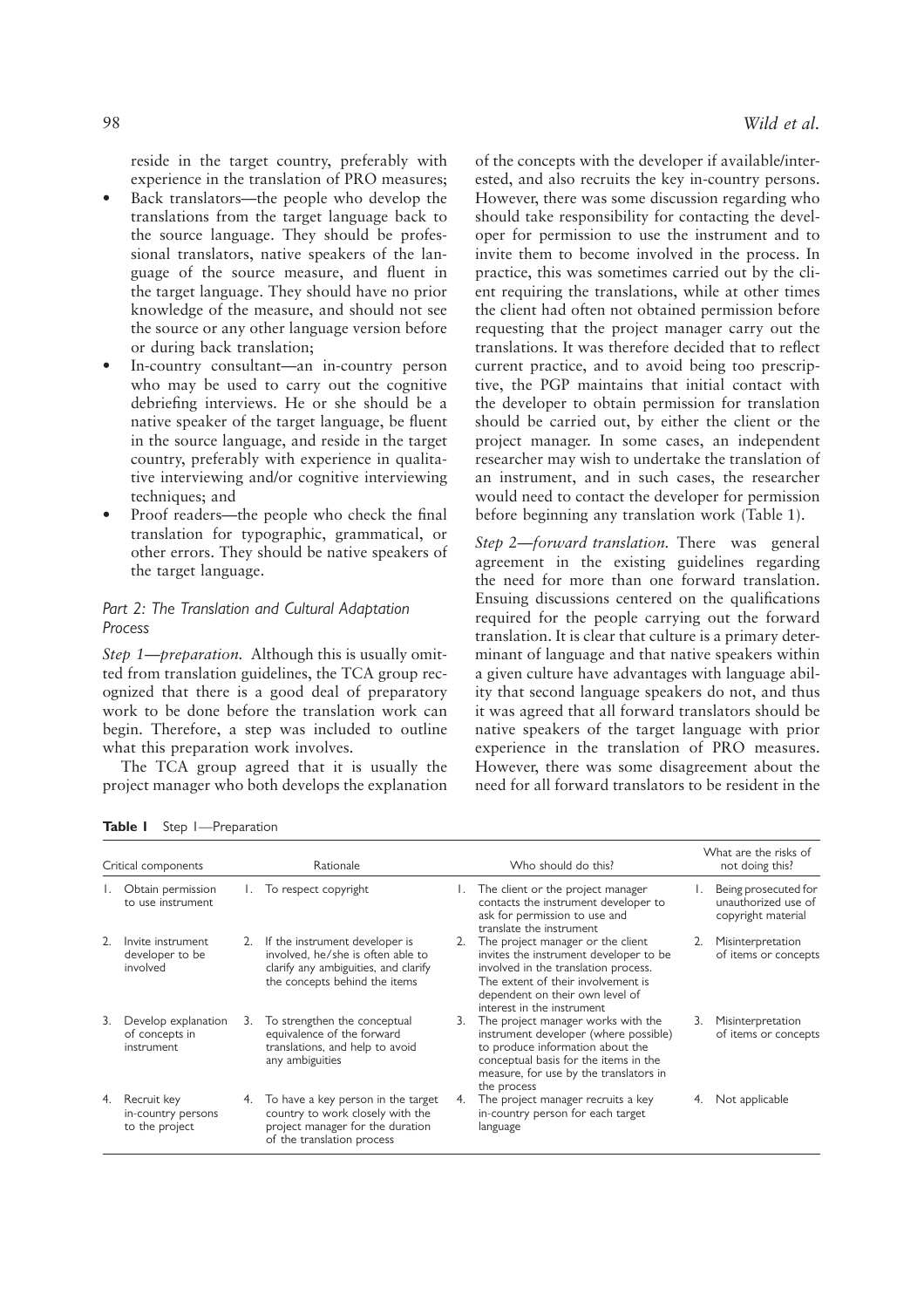| Critical components |                                                                                                                             |    | Rationale                                                                                                                                                                                                                                                                        |    | Who should do this?                                                                                                                                                                                                                                                                                                                                                                                                                                             | What are the risks<br>of not doing this? |                                                                                              |  |
|---------------------|-----------------------------------------------------------------------------------------------------------------------------|----|----------------------------------------------------------------------------------------------------------------------------------------------------------------------------------------------------------------------------------------------------------------------------------|----|-----------------------------------------------------------------------------------------------------------------------------------------------------------------------------------------------------------------------------------------------------------------------------------------------------------------------------------------------------------------------------------------------------------------------------------------------------------------|------------------------------------------|----------------------------------------------------------------------------------------------|--|
|                     | Development of at<br>least two independent<br>forward translations                                                          |    | Translations can be compared,<br>enabling detection of errors<br>and divergent interpretation of<br>ambiguous items in the original,<br>thus reducing the potential bias<br>of each key in-country person<br>and forward translators                                             | Ι. | Two or more forward translators carry<br>out independent forward translations<br>of the instrument. It is preferable that<br>one forward translation be carried out<br>by the key in-country person                                                                                                                                                                                                                                                             | L.                                       | A translation<br>which includes too<br>much of one<br>person's own style<br>of writing       |  |
| 2.                  | Provision of<br>explanation of<br>concepts in the<br>instrument to the key<br>in-country persons and<br>forward translators | 2. | To provide key in-country<br>persons and other forward<br>translators with a clear<br>explanation of the basic<br>concepts, with the intention<br>that the translations will<br>capture the conceptual<br>meaning of the questions<br>rather than being a literal<br>translation | 2. | The project manager provides the key<br>in-country person and the other<br>forward translators with background<br>information about the conceptual basis<br>of the measure. The project manager<br>should instruct them to produce<br>colloquial translations that will be<br>easily understood by the general lay<br>population. In some circumstances it<br>may be necessary to ask that wording<br>is kept compatible with certain reading<br>levels or ages | 2.                                       | Lack of conceptual<br>equivalence in<br>translations due to<br>misinterpretation<br>of items |  |

target country. Bearing in mind that the aim of the PGP was to present practical guidance rather than prescriptive rules, it was agreed that as the key incountry person would reside in the target country, it was acceptable for any second or subsequent forward translators to live in another country. However, it was felt that the PGP should indicate that residence in the target country was preferable (Table 2).

*Step 3—Reconciliation.* There was relatively little concurrence between existing guidelines about how the reconciliation of the forward translations should be carried out. There are three approaches:

- 1. a translation panel consisting of the key incountry person, all forward translators, and the project manager;
- 2. an independent native speaker of the target language who had not been involved in any of the forward translations; and

3. an appointed in-country investigator who may have prepared one of the forward translations, who will also conduct pilot testing and cognitive debriefing.

TCA group discussions agreed to accept more than one way to achieve reconciliation, suggesting that it could be achieved by the key in-country persons working with their own and any other forward translations or by an independent translator without prior knowledge of the translation, but also concluding that it is preferable for the key incountry person to work with the other forward translator(s) and the project manager. Most importantly, reconciliation decisions should be reviewed by or referred to the project manager. This allows for a degree of consistency and harmonization with other translated versions (Table 3).

*Step 4—back translation.* The existing guidelines suggested a variety of approaches to back transla-

| Critical components                                                                      | Rationale                                                                                                                                                                                                                                                                                                                                | Who should do this?                                                                                                                                                                                                                                                                                                                                                                                                                                                                                                             | What are the risks<br>of not doing this?                                                                                                                      |  |  |
|------------------------------------------------------------------------------------------|------------------------------------------------------------------------------------------------------------------------------------------------------------------------------------------------------------------------------------------------------------------------------------------------------------------------------------------|---------------------------------------------------------------------------------------------------------------------------------------------------------------------------------------------------------------------------------------------------------------------------------------------------------------------------------------------------------------------------------------------------------------------------------------------------------------------------------------------------------------------------------|---------------------------------------------------------------------------------------------------------------------------------------------------------------|--|--|
| Reconciliation of the<br>forward<br>translations into a<br>single forward<br>translation | Reconciliation resolves discrepancies<br>between the original independent<br>translations, and seeks agreement<br>between individual speech habits<br>and preferences.<br>A consensus may require alternative<br>translations to be produced but<br>results in one final reconciled<br>forward translation ready for back<br>translation | Where possible, reconciliation should be<br>carried out via discussion with the key<br>in-country person and the second forward<br>translator, with input from the project<br>manager. Alternatively an independent<br>translator may be used to perform the<br>reconciliation.<br>As a minimum requirement, the key in-country<br>person may compare the two forward<br>translations and reconcile them via<br>discussions with the project manager, with<br>reference to the second forward translator<br>for difficult items | A biased translation<br>that is written in one<br>person's own<br>personal style or<br>speech habit;<br>misinterpretations<br>remaining in the<br>translation |  |  |

**Table 3** Step 3—Reconciliation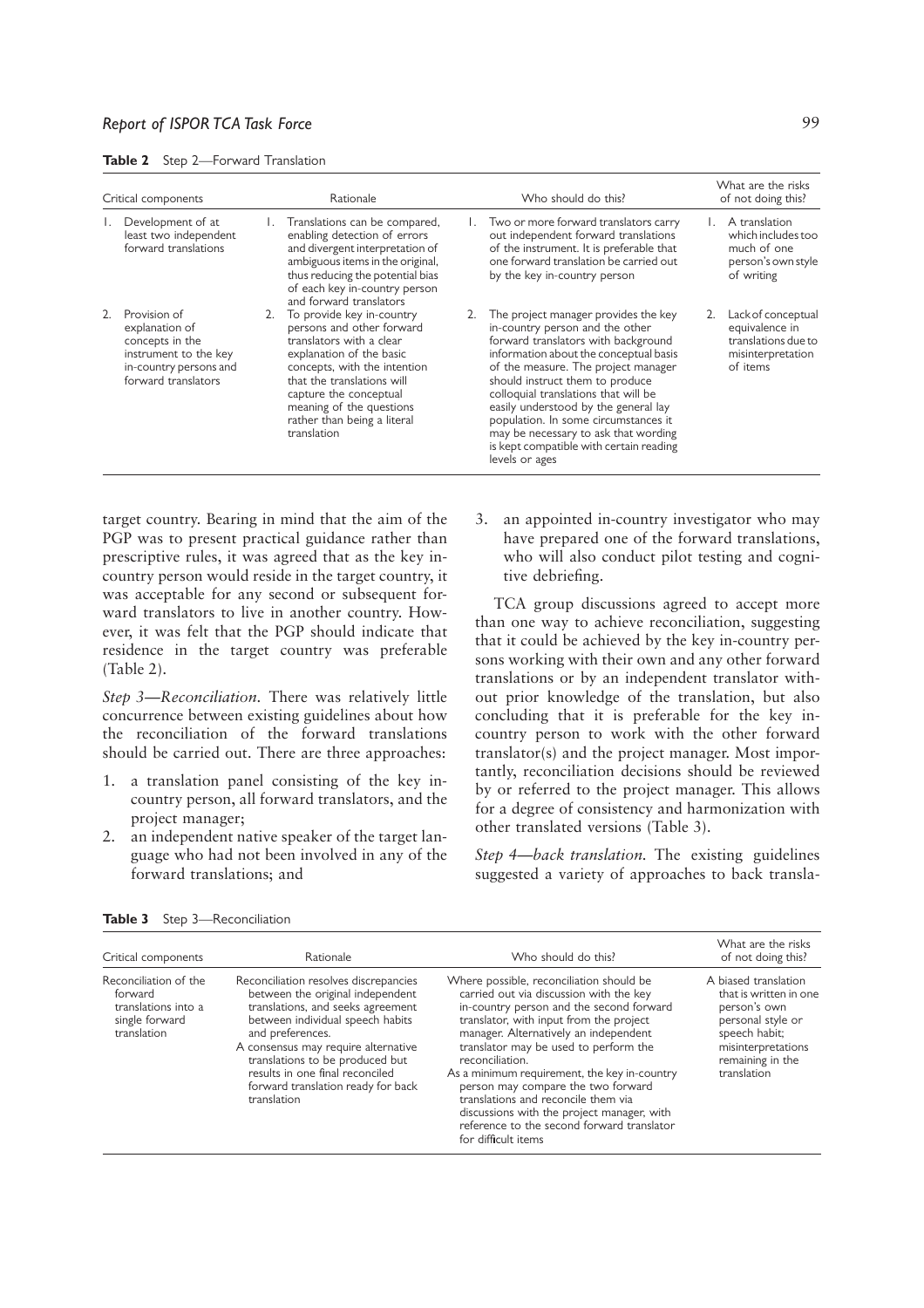| Critical components                                                              | Rationale                                                                                                                                                                                                                                                                                                                                                                                                                                                                                      | Who should do this?                                                                                                                                                                                                                                                    | What are the risks<br>of not doing this?                                                                                                                                                                                                                                                                                                                                      |
|----------------------------------------------------------------------------------|------------------------------------------------------------------------------------------------------------------------------------------------------------------------------------------------------------------------------------------------------------------------------------------------------------------------------------------------------------------------------------------------------------------------------------------------------------------------------------------------|------------------------------------------------------------------------------------------------------------------------------------------------------------------------------------------------------------------------------------------------------------------------|-------------------------------------------------------------------------------------------------------------------------------------------------------------------------------------------------------------------------------------------------------------------------------------------------------------------------------------------------------------------------------|
| Back translation of the<br>reconciled<br>translation into the<br>source language | The primary purpose of the<br>backward translation process<br>is to provide a quality-control<br>step demonstrating that the<br>quality of the translation is<br>such that the same meaning n<br>be derived when the<br>translation is moved back into<br>the source language<br>Some constructs (e.g.,<br>2.<br>medical symptoms) might<br>require a more literal back<br>translation while more<br>subjective constructs (e.g.,<br>QoL items) might need to be<br>rendered more conceptually | Back translators should be used to carry<br>out at least one backward translation.<br>Depending upon the nature of the<br>content of the measure, it should be<br>made clear by the project manager<br>whether a literal or conceptual back<br>translation is required | A translation in the new<br>language version, which<br>has a different content to<br>and/or conceptual basis<br>from the source measure<br>(and therefore less likely to<br>maintain the psychometric<br>performance that source<br>measure demonstrated)<br>A translation that does not<br>respect the normal speech<br>patterns and colloquialisms<br>of the target culture |

**Table 4** Step 4—Back Translation

tion. There was a general agreement on the need for back translators to be native speakers of the original language, but little agreement regarding how the back translation should actually be carried out. Some guidelines included more than one back translation, to be carried out either in parallel or sequentially; others suggested a back translation panel and many included a single back translation.

The focus of the TCA working group's discussions, however, was on what style of back translation should be recommended—i.e., should the back translations be literal or conceptual. It was agreed that, for practical purposes, a more literal back translation would prove more useful when compared with the original language version. However, further discussion highlighted the potential need for more conceptual back translations in the case of more subjective items, such as those dealing with QoL issues. Thus the PGP report highlights the need to determine which back translation approach is most appropriate to a specific situation (Table 4).

*Step 5—back translation review.* The TCA group felt that this was one of the most important components of the cross-cultural adaptation process, but one that most of the existing guidelines had not specifically addressed.

There was considerable agreement within the TCA group on this aspect of the process, with review of the back translation against the original being the key function. There was also recognition that discrepancies identified in this way would lead to further assessment of the reconciled version and to possible revisions of it to eliminate the discrepancies. It was also agreed that this review should be carried out by the project manager and any revision of the translation be agreed upon by the project manager and the key in-country person. Clarification should be sought from the developer whenever this was possible (Table 5).

*Step 6—harmonization.* The TCA Group agreed that harmonization was a key objective of the translation and cultural adaptation process. Harmonization across different translations is essential to ensuring intertranslation validity, and allowing for reliable pooling of data from randomized controlled trials. However there is great disparity in the process through which harmonization is achieved. It is

| Critical components                                                  | Rationale                                                     | Who should do this?                                                                                                                                                                                                                                                                                                                                                                    | What are the risks<br>of not doing this?                                                            |
|----------------------------------------------------------------------|---------------------------------------------------------------|----------------------------------------------------------------------------------------------------------------------------------------------------------------------------------------------------------------------------------------------------------------------------------------------------------------------------------------------------------------------------------------|-----------------------------------------------------------------------------------------------------|
| Review of the back<br>translations<br>against the source<br>language | To ensure the conceptual<br>equivalence of the<br>translation | The project manager and the key in-country person<br>should review the back translations against the source<br>instrument to identify any discrepancies<br>The project manager should address the problematic<br>items and, in liaison with the key in-country person,<br>refine the translation<br>It may also be useful to involve the developer to help<br>resolve difficult issues | A mistranslation or<br>omission may be<br>overlooked and<br>therefore remains<br>in the translation |

Table 5 Step 5-Back Translation Review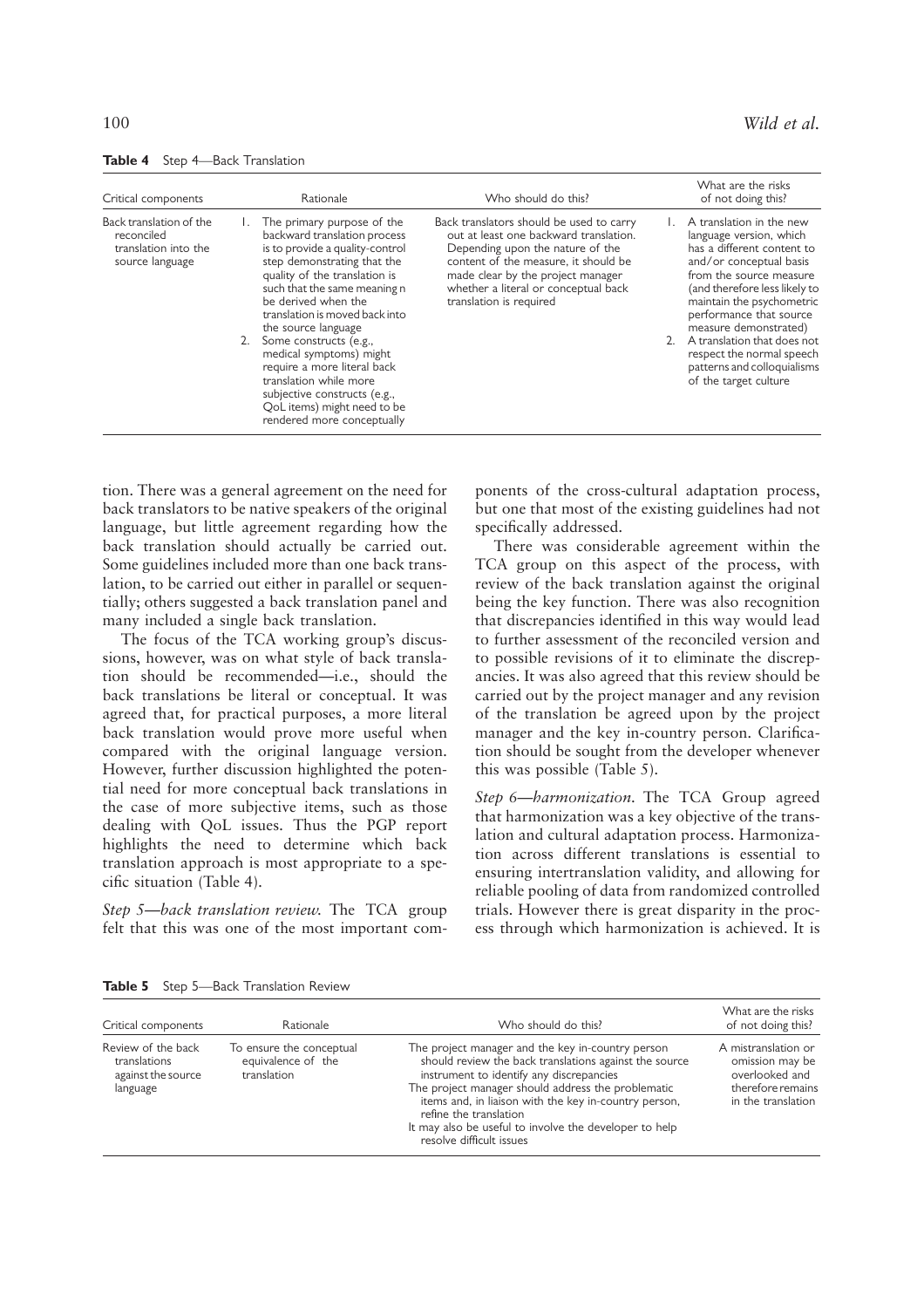|  | Table 6 Step 6-Harmonization |
|--|------------------------------|
|--|------------------------------|

| Critical components                                                                      | Rationale                                                                                                                                                                                                                                                                                                                                                                                      | Who should do this?                                                                                                                                                                                                                                                                                                                                                                                                                                                                                                                                                                                                                                                                                                                                                                                                                                                                                                                                                                                       | What are the risks<br>of not doing this?                                                                                                 |
|------------------------------------------------------------------------------------------|------------------------------------------------------------------------------------------------------------------------------------------------------------------------------------------------------------------------------------------------------------------------------------------------------------------------------------------------------------------------------------------------|-----------------------------------------------------------------------------------------------------------------------------------------------------------------------------------------------------------------------------------------------------------------------------------------------------------------------------------------------------------------------------------------------------------------------------------------------------------------------------------------------------------------------------------------------------------------------------------------------------------------------------------------------------------------------------------------------------------------------------------------------------------------------------------------------------------------------------------------------------------------------------------------------------------------------------------------------------------------------------------------------------------|------------------------------------------------------------------------------------------------------------------------------------------|
| Harmonization of all<br>new translations<br>with each other<br>and the source<br>version | To detect and deal with any<br>translation discrepancies<br>that arise between<br>different language<br>versions, thus ensuring<br>conceptual equivalence<br>between the source and<br>target language versions<br>and between all<br>translations. This provides<br>an additional quality-<br>control step and further<br>ensures that data from<br>global trials can be safely<br>aggregated | Harmonization can be achieved in two main ways:<br>A harmonization meeting chaired by the project<br>manager, where back translators representing each<br>language provide a verbal back translation of each item<br>in the measure. Close attention should be paid to the<br>correspondence of each back translated item to the<br>original version as well as to any instances or trends of<br>differences between language versions in their<br>rendering of the concepts<br>The project manager identifies items, which are found<br>2.<br>to be conceptually problematic in one or more<br>languages. He/she then shares translation solutions for<br>those items with all other key in-country persons<br>working on the measure at the same time. These<br>solutions can be shared at any point during the<br>translation process, but are mainly communicated at<br>the point of back translation review. It may also be<br>useful to refer difficult items to the developer for<br>clarification | Translations that<br>include differences<br>between language<br>versions may<br>make it difficult<br>to aggregate the<br>global data set |

perhaps not surprising therefore, that it has been omitted from the majority of existing guidelines.

Some practitioners believe that harmonization can only be achieved via a harmonization meeting, in which key in-country consultants, or back translators representing each language, compare all translations with each other and the original. Other practitioners do not advocate a specific harmonization step, but integrate a harmonization component within each major step of the translation process. With the need for a specific harmonization step unproven, and the expense of hosting a full harmonization meeting prohibitive for many clients, it was decided that, to maintain a practical approach, the PGP should not support a single approach to harmonization. Instead the PGP should inform the reader of its importance and to describe alternative methodologies for achieving it.

This is an issue that requires further investigation by the TCA group to obtain empiric evidence (Table 6).

*Step 7—cognitive debriefing.* Although there is broad agreement within the existing guidelines on the purpose and necessity of a cognitive debriefing aspect in the process, each set of guidelines differs slightly in terms of the number and types of people they suggest should be included.

The TCA group was very much aware of the need to avoid setting strict criteria which would be difficult to meet in real-world situations, while making sure that the recommendations were rigorous enough to ensure that the purpose of including this step (e.g., ensuring that the translation is comprehensible to the general or patient population) could be met. It was therefore decided to suggest a range for the number of patients that should be included, and give a clear recommendation that these should match the target population for as many criteria as reasonably practical (Table 7).

*Step 8—review of cognitive debriefing results and finalization.* As with the back translation review

| Critical components                                                                                                   | Rationale                                                                                                                                                                                                                                                                                                                     | Who should do this?                                                                                                                                                                                                                                                                                                                                                                                                                               | What are the risks<br>of not doing this?                                                     |
|-----------------------------------------------------------------------------------------------------------------------|-------------------------------------------------------------------------------------------------------------------------------------------------------------------------------------------------------------------------------------------------------------------------------------------------------------------------------|---------------------------------------------------------------------------------------------------------------------------------------------------------------------------------------------------------------------------------------------------------------------------------------------------------------------------------------------------------------------------------------------------------------------------------------------------|----------------------------------------------------------------------------------------------|
| Cognitive debriefing<br>of the new<br>translation,<br>usually with<br>patients drawn<br>from the target<br>population | To assess the level of<br>comprehensibility and cognitive<br>equivalence of the translation<br>To test any translation alternatives<br>that have not been resolved by<br>the translators<br>To highlight any items that may be<br>inappropriate at a conceptual<br>level To identify any other issues<br>that cause confusion | The newly translated measure should be tested for<br>cognitive equivalence by the key in-country<br>person (or another in-country consultant) on a<br>group of 5 to 8 respondents in the target country<br>Respondents should be native speakers of the target<br>language who adequately represent the target<br>population (sex, age, education, diagnosis)<br>In certain circumstances it may be appropriate to<br>include healthy respondents | Missing or inaccurate<br>data resulting from<br>respondents'<br>misunderstanding<br>of items |

Table 7 Step 7-Cognitive Debriefing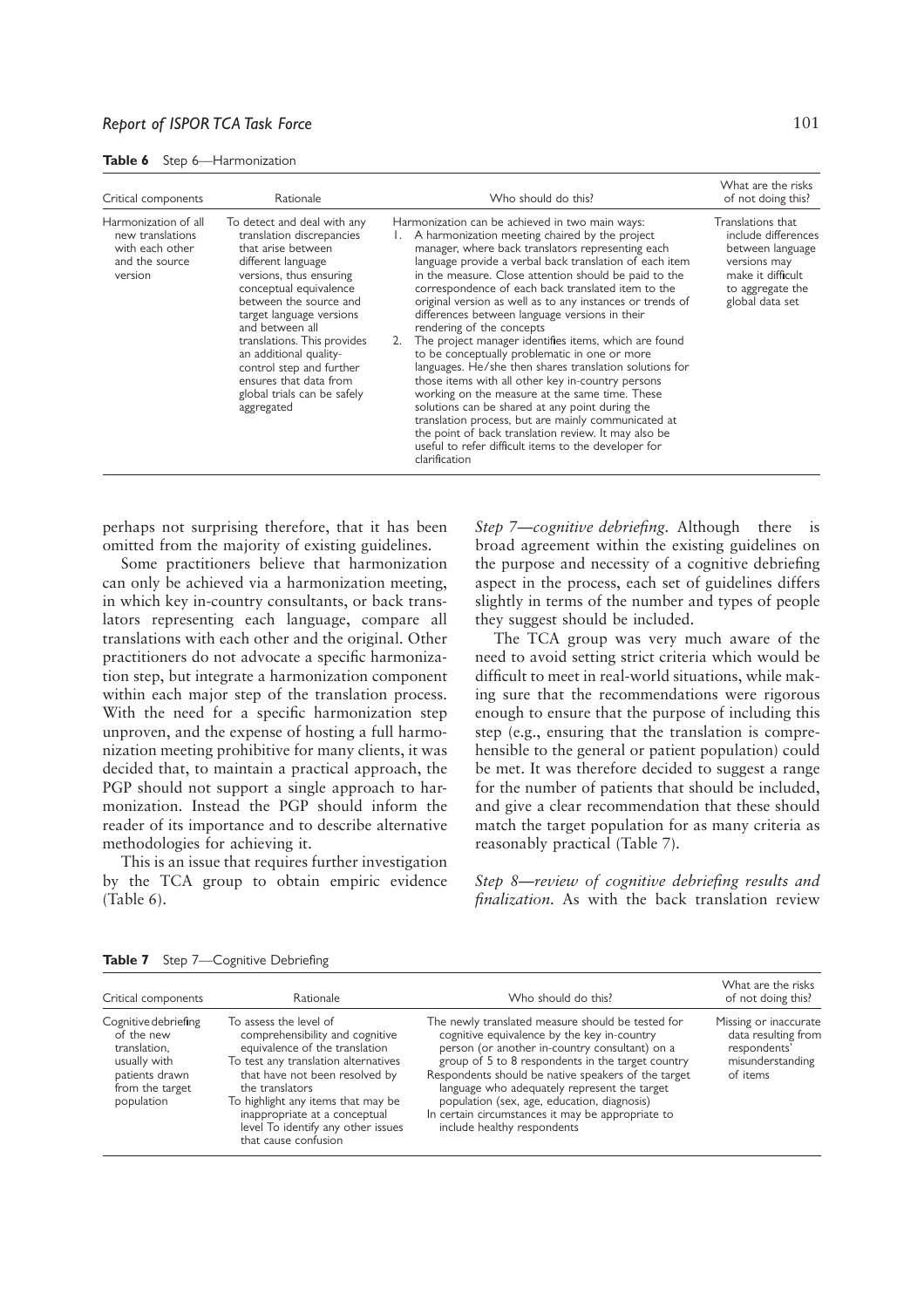| Critical components                                                              | Rationale                                                                                                      | Who should do this?                                                                                                                                                                                                                                                                                                                                                               | What are the risks<br>of not doing this?                                                                                                                                                                                            |
|----------------------------------------------------------------------------------|----------------------------------------------------------------------------------------------------------------|-----------------------------------------------------------------------------------------------------------------------------------------------------------------------------------------------------------------------------------------------------------------------------------------------------------------------------------------------------------------------------------|-------------------------------------------------------------------------------------------------------------------------------------------------------------------------------------------------------------------------------------|
| Cognitive debriefing<br>results are reviewed<br>and the translation<br>finalized | To incorporate<br>findings of the<br>debriefing process<br>to improve the<br>performance of<br>the translation | The project manager reviews the results from<br>cognitive debriefing and identifies translation<br>modifications necessary for improvement. Items and<br>response options may be reworded where<br>respondents' comments justify such changes<br>Following agreement on changes between the project<br>manager and the key in-country person, the translation<br>can be finalized | Translation may include words or<br>phrases that are not familiar<br>to or commonly used by the<br>respondents<br>Subsequent data collected may<br>include a high level of missing<br>data, or may be inappropriate<br>to aggregate |

**Table 8** Step 8—Review of Cognitive Debriefing Results and Finalization

step, this is an aspect of the process, which even though included in cognitive debriefing exercises, is not often specifically described.

A review of the cognitive debriefing results against the original version of the instrument is a key to assure cultural relevance. The review should be carried out by the project manager. Revisions to the translation should be agreed between the project manager and the key in-country person. Finally, it was agreed that clarification should be sought from the developer whenever possible (Table 8).

*Step 9—proofreading.* Even though the proofreading of final translations is likely to be carried out at the end of most projects, few of the existing guidelines included it as a step in the process. The working group agreed that its inclusion was important because it is an important opportunity to ensure that any minor errors are corrected before the translated instrument is approved for use among the target population. Also, those PGP

users who may be unfamiliar with translations would be aware that even though a translation has been taken through many rigorous steps, there is still a need for this final quality-control step (Table 9).

*Step 10—final report.* Again this is an important aspect of the translation process, which the TCA working group agreed needed to be included here, although it is often not clearly explained in the existing guidelines. The Final Report provides a description of all translation and cultural adaptation decisions, which may be useful when interpreting derivative data sets or informing other future translations of the same instrument, especially with regard to harmonization (Table 10).

### **Discussion**

PRO measures are included in the majority of global clinical trials and other research studies

**Table 9** Step 9—Proofreading

| Critical components                       | Rationale                                                                             | Who should do this?                                                                                                                                                  | What are the risks<br>of not doing this?                                           |
|-------------------------------------------|---------------------------------------------------------------------------------------|----------------------------------------------------------------------------------------------------------------------------------------------------------------------|------------------------------------------------------------------------------------|
| The finalized translation<br>is proofread | To check for minor errors which<br>have been missed during the<br>translation process | The key in-country person and/or a<br>proof reader checks the final translation<br>and corrects any remaining spelling,<br>diacritical, grammatical, or other errors | A final translation that<br>contains spelling, grammatical,<br>and/or other errors |

| Table 10 Step 10-Final Report |  |  |  |
|-------------------------------|--|--|--|
|-------------------------------|--|--|--|

| Critical components                                           | Rationale                                                                                                                                 | Who should do this?                                                                                                                                                                                                             | What are the risks<br>of not doing this?                                                                                 |
|---------------------------------------------------------------|-------------------------------------------------------------------------------------------------------------------------------------------|---------------------------------------------------------------------------------------------------------------------------------------------------------------------------------------------------------------------------------|--------------------------------------------------------------------------------------------------------------------------|
| Report is written on the<br>development of the<br>translation | To clearly explain the<br>reasons for all translation/<br>wording choices made<br>throughout the translation<br>process                   | The project manager writes the final<br>report, which should include a full<br>description of the methodology used,<br>plus an item-by-item representation of<br>all translation decisions undertaken<br>throughout the process | Translations of measures<br>that may not be used<br>because of inadequate<br>reporting of methods used<br>in development |
|                                                               | 2. This is essential for future<br>translations of the same<br>measure to be harmonized<br>with language versions<br>previously developed |                                                                                                                                                                                                                                 | Development of subsequent<br>translations that are not<br>harmonized with previous<br>language versions                  |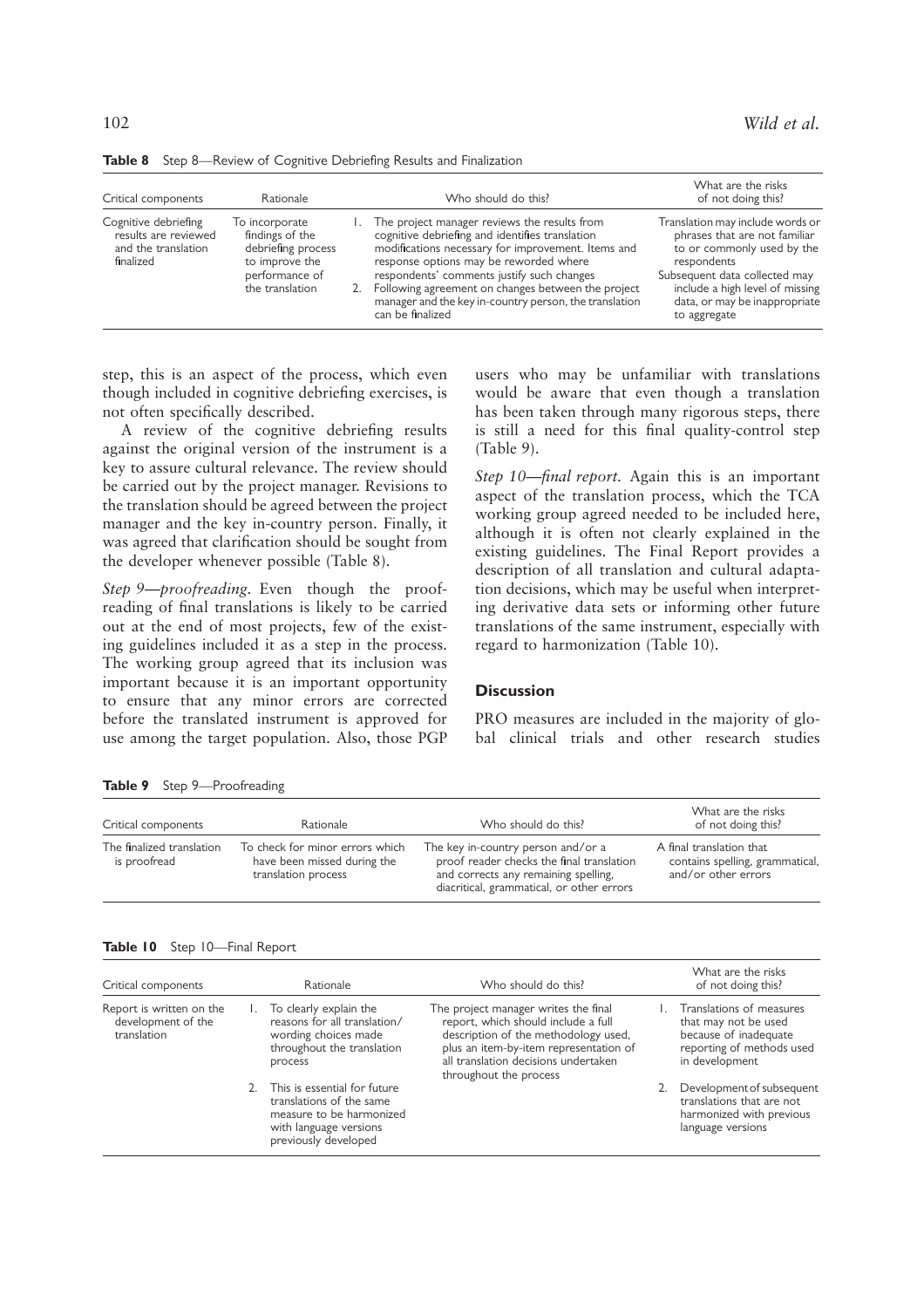throughout the world. This usually means that at least some of the measures included in the research have been translated into other languages from a single original language and the data obtained from each country using these translated measures is often pooled or aggregated and analyzed and reported as a single data set. The quality of the data derived from those translated measures relies on the accuracy of the translation. It is therefore surprising that no current set of quality assurance guidelines exist, given the risks that poor translation methods can present to research data.

It is in this context that the need for some generic guidance in the area of translation and cultural adaptation was identified very early on in the discussions of the TCA group. These PGP are based on a comprehensive review of existing guidelines, identifying areas of common agreement and areas of disparity. They synthesize published guidelines to achieve, to the greatest degree possible, a comprehensive and universally acceptable document.

During the review of existing guidelines, the TCA Group noted four main problems:

- 1. lack of consistency—in the use of both terminology and methods;
- 2. gaps or insufficient information in the literature about several areas of importance, including harmonization and proofreading;
- 3. little information on why each step should be followed, and nothing identifying the risk of omitting key parts of the TCA process; and
- 4. emphasis on theoretical ideals for translation and cross-cultural adaptation rather than what is actually feasible in research practice.

Based on their work and discussion of these issues, the TCA working group in consultation with the wider TCA reference group decided to take a new approach to guidance by creating an allencompassing methodology that describes how each step can be undertaken, and the benefits and risks of undertaking, or omitting each step.

Overall, we found more areas of agreement on principles of good practice than disagreement. The areas of most disparity were reconciliation and approaches to harmonization because of the widely differing approaches to carrying out those steps. The approach in this case to address the disparity was to present all the differing viewpoints so that it was clear that all were acceptable under these guidelines. Because of the consensus-building approach, we sought to be as inclusive as possible in providing options for how the various steps can be carried out. As long as agreement was found on the broader

steps of what was essential to developing a highquality, linguistically valid translation, the details of how to actually carry out each step were not as critical as ensuring that each step was carried out in one form or another.

During the same period that the current guidance document was being developed, similar work was being undertaken by the ERIQA Group. The group was established in 1998 and brings together HRQoL researchers, representatives from pharmaceutical companies, and health care authorities with the objective of establishing HRQoL as a credible criterion for evaluation in clinical trials. The ERIQA Group aims at establishing principles and practice guidelines for the integration of HRQoL outcomes in the regulatory process. At the same time that the ISPOR group was working on its guidance document, the ERIQA group conducted a literature review of existing guidelines and developed a draft checklist of recommended steps in the process of developing questionnaires of cross-cultural adaptations[13]. The steps identified in the ERIQA checklist mirror those identified in the guidance document presented in this paper and appear as a checklist, which includes a description of steps in the process, the team involved, and the minimal requirements. The ERIQA group plans to disseminate and publish the checklist and to discuss the applicability of the checklist to all types of PROs.

#### **Conclusion**

This study has shown that it is indeed possible to find consensus on PGP in translation and cultural adaptation by looking for the areas of agreement in broader terms and allowing for different ways to achieve the same goal for each step in the process of translation. Building on the success of these principles, the TCA working group plans to investigate other areas for future research including "same language adaptation," methods for translating non-validated instruments such as diaries, symptom checklists, and new analytical approaches such as Item Response Theory and Differential Item Functioning to better demonstrate the validity of translated measures. The group anticipates that addressing these issues will once again involve collecting different points of view from various sources, and consolidating them based on areas of agreement while allowing for some disparities in practice. We will also investigate ways to address the need for empiric evidence of what approaches to translation may yield better results.